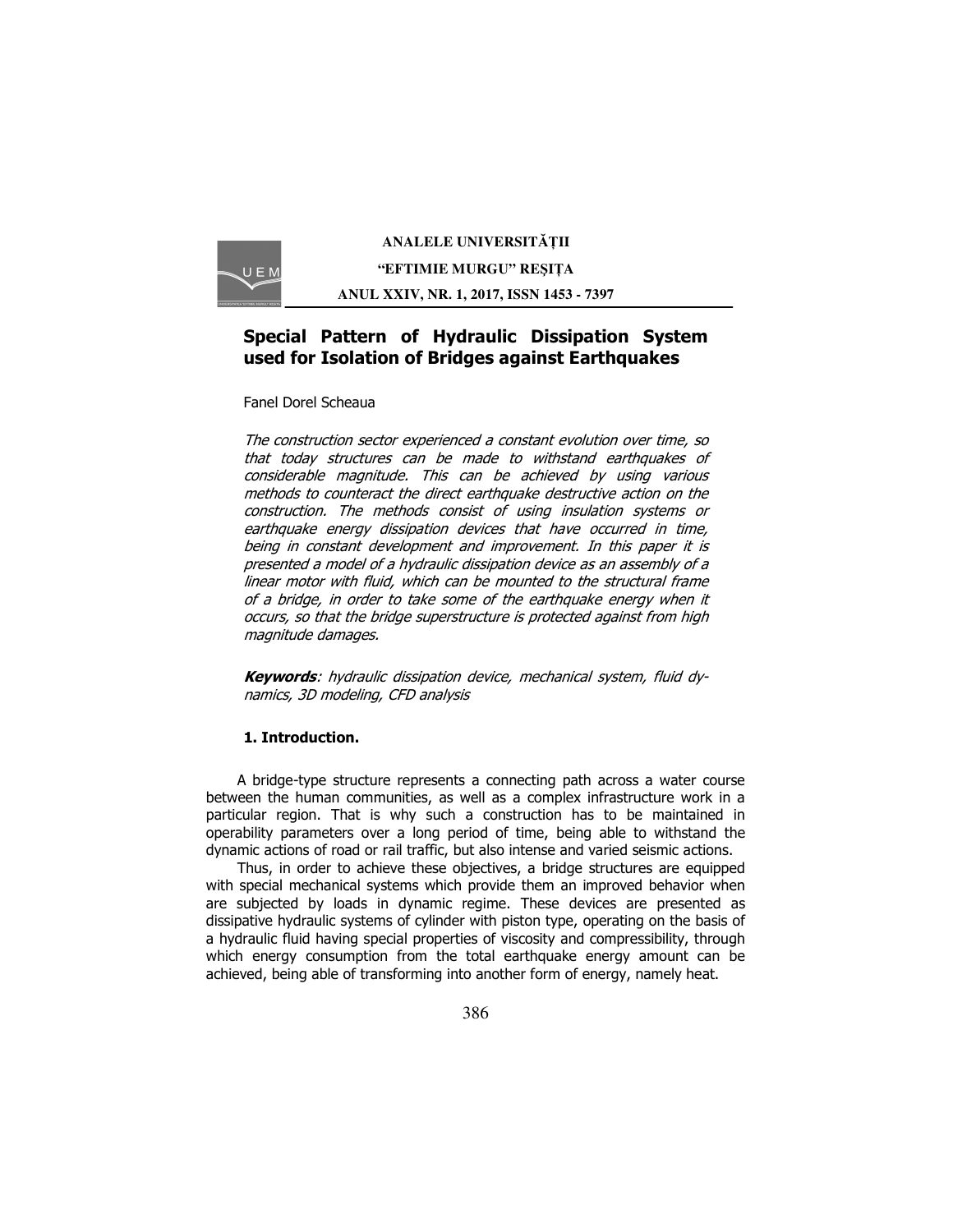# **2. Assembly model for the hydraulic dissipation device.**

The overall model of a hydraulic dissipative system is shown as a cylinder with piston. The cylinder is filled with silicone oil, a fluid with special viscosity and compressibility properties, which provides the damping special properties of the hydraulic device.

The main functional parameter for a hydraulic seismic energy dissipative system is the resulting force at the piston rod that is dependent on the relative velocity between the two mounting flanges positioned at the extremities.

The relationship that governs the operation of this system type is the relationship between piston rod force and the piston displacement velocity, which also depends on the characteristics of the working fluid: [3]

$$
F = C|v|^a \operatorname{sgn}(v) \tag{1}
$$

where: v - the relative velocity between the two joints of the hydraulic dissipative device;

C - damping constant.

Figure 1 shows the hydraulic dissipation device assembly model.



**Figure 1.** Dissipation device assembly

Inside the cylinder is centrally located the piston with a number of 4 circular orifices that allow the working fluid circulation when a movement is applied at the hydraulic device ends. The piston divides the cylinder into two distinct chambers. When there is a tendency to move the piston, the fluid is forced to circulate from a chamber into the other through the passage orifices.

This hydraulic device is to be mounted at bridges with one end at the foundation and the other end at the superstructure or bridge pass-way.

When a seismic motion occurs, the foundation moves along with the ground while the superstructure is subjected to a damping displacement by the means of the hydraulic dissipative system.

This device consumes energy by means of forced displacement of the piston immersed in hydraulic fluid due to the compressibility and viscosity properties of the working fluid.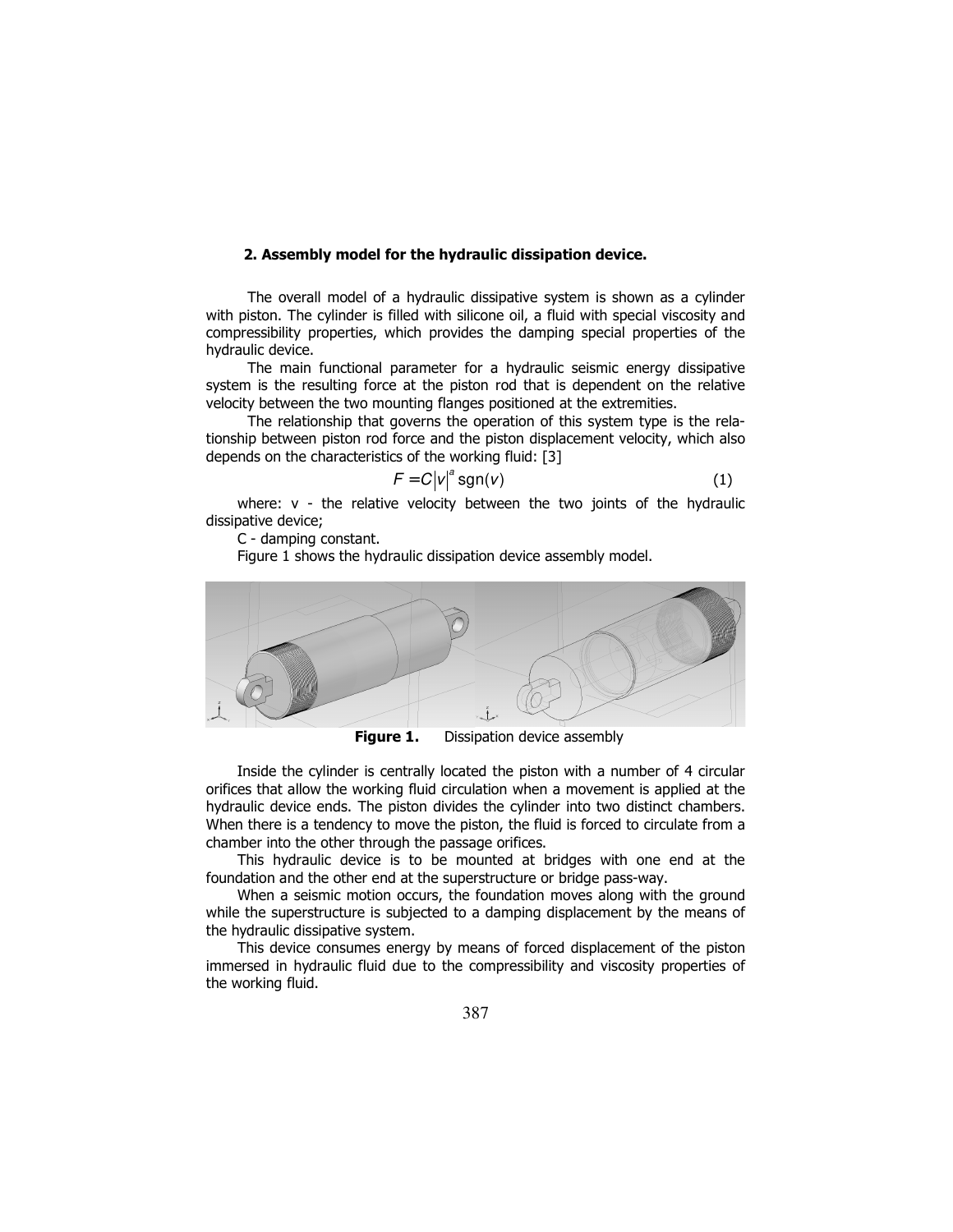#### **3. Numerical analysis for the hydraulic dissipation device virtual operation.**

For the virtual model built, a numerical analysis was performed in order to highlight the circulation of the working fluid inside the hydraulic cylinder by means of the specific parameters involved in this type of energy dissipating device operation. A translational motion of the piston was declared at a velocity of 0.3 m / s inside the cylinder.

The calculation was performed for each viscosity value with the same value of the piston displacement velocity. The results obtained with respect to velocity distributions, absolute pressure and turbulence are shown in Figure 2 and the effective values for the working fluid velocity, absolute pressure and piston force are shown in Table 1. [4]



c) Turbulence eddy dissipation d) Turbulence kinetic energy **Figure 2.** The analysis results for the hydraulic dissipation system

| <b>Fable 1:</b> The Silicon of Viscosity values and dilaty sis result values |                         |                   |                  |
|------------------------------------------------------------------------------|-------------------------|-------------------|------------------|
| Siliconic oil                                                                | Maximum values          | Absolute pressure | The piston force |
| viscosity [cSt]                                                              | of fluid velocity [m/s] | values [bar]      | values [daN]     |
| 50                                                                           | 8.51                    | 1.48              | 888.0888         |
| 100                                                                          | 8.53                    | 1.5               | 900.09           |
| 200                                                                          | 8.32                    | 1.665             | 999.0999         |
| 350                                                                          | 8                       | 1.924             | 1154.51544       |
| 500                                                                          | 7.829                   | 2.185             | 1311.1311        |
| 1000                                                                         | 7.56                    | 3.07              | 1842.1842        |

On the basis of the values obtained, the corresponding diagrams describing the operation of the hydraulic dissipative system, presented in Table 2, were made.